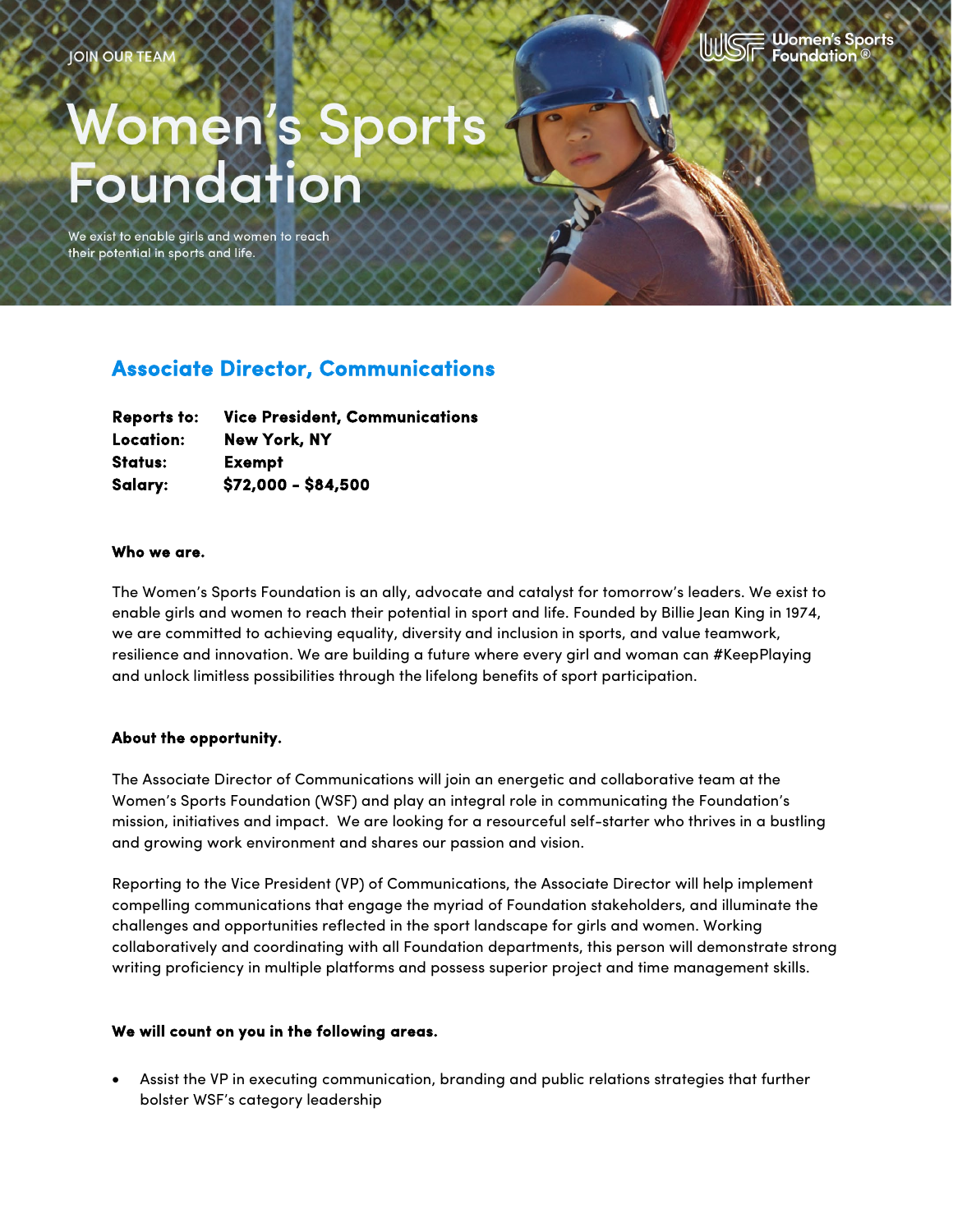- Implement integrated communications plans to advance WSF's brand equity and broaden awareness of its programs, advocacy, research, partnerships and events, via tactics and timelines consistent with WSF goals
- Demonstrate writing excellence when crafting external and internal communications including press materials, statements, newsletters, talking points, fact sheets, annual reports, Trustees correspondence, etc.
- Manage and execute communication plans around WSF signature events and initiatives including National Girls & Women in Sports Day, Title IX 50<sup>th</sup> Anniversary, Annual Salute to Women in Sports, and We Play Interactive, among others
- Work with Digital Content Manager to ensure content on WSF social and digital channels are compelling, effective and aligned with communication plans
- Participate in brainstorming sessions to develop strategic and creative communications plans and pitches, as well as rapid response comments and statements for breaking advocacy-related issues
- Cultivate and manage meaningful relationships with media to propel coverage of WSF initiatives and activities. Research media outlets and reporters, disseminate WSF press materials and work with associated vendors
- Uphold and maintain WSF's brand and messaging guidelines. Work with WSF departments to ensure their materials are compelling and on-message, across all WSF program areas
- Assist the VP with administrative activities of the communications function including budgeting, invoicing, reporting, media list updating, media monitoring and tracking, etc.
- Lead or manage special projects in support of WSF goals
- Perform other related duties as required

# **What makes you stand out.**

The ideal candidate will possess a combination of skills, experiences, and passion in the following areas:

- Excitement for WSF's mission and strong understanding of women's sports and female athletes
- Track record of effective written work and successful media coverage, demonstrating a keen ability to create and communicate engaging narratives for target audiences
- Excellent interpersonal communication skills and ability to work collaboratively with athletes, colleagues, partners, Trustees, donors, media, influencers, etc.
- Ability to work proactively and independently with minimal supervision
- Collaborative, collegial, respectful team player, with can do energy and enthusiasm for robust, mission-driven work

# **What you need to have.**

The ideal candidate must possess a combination of skills, experiences, and education in the following areas:

- Bachelor's or master's degree preferred in public relations, communications, or related field
- Minimum 4-6 years of experience in-house or with a PR agency
- Outstanding written and excellent verbal skills
- Ability to work across multiple tasks effectively and simultaneously with concurrent deadlines, demonstrating strong project management skills